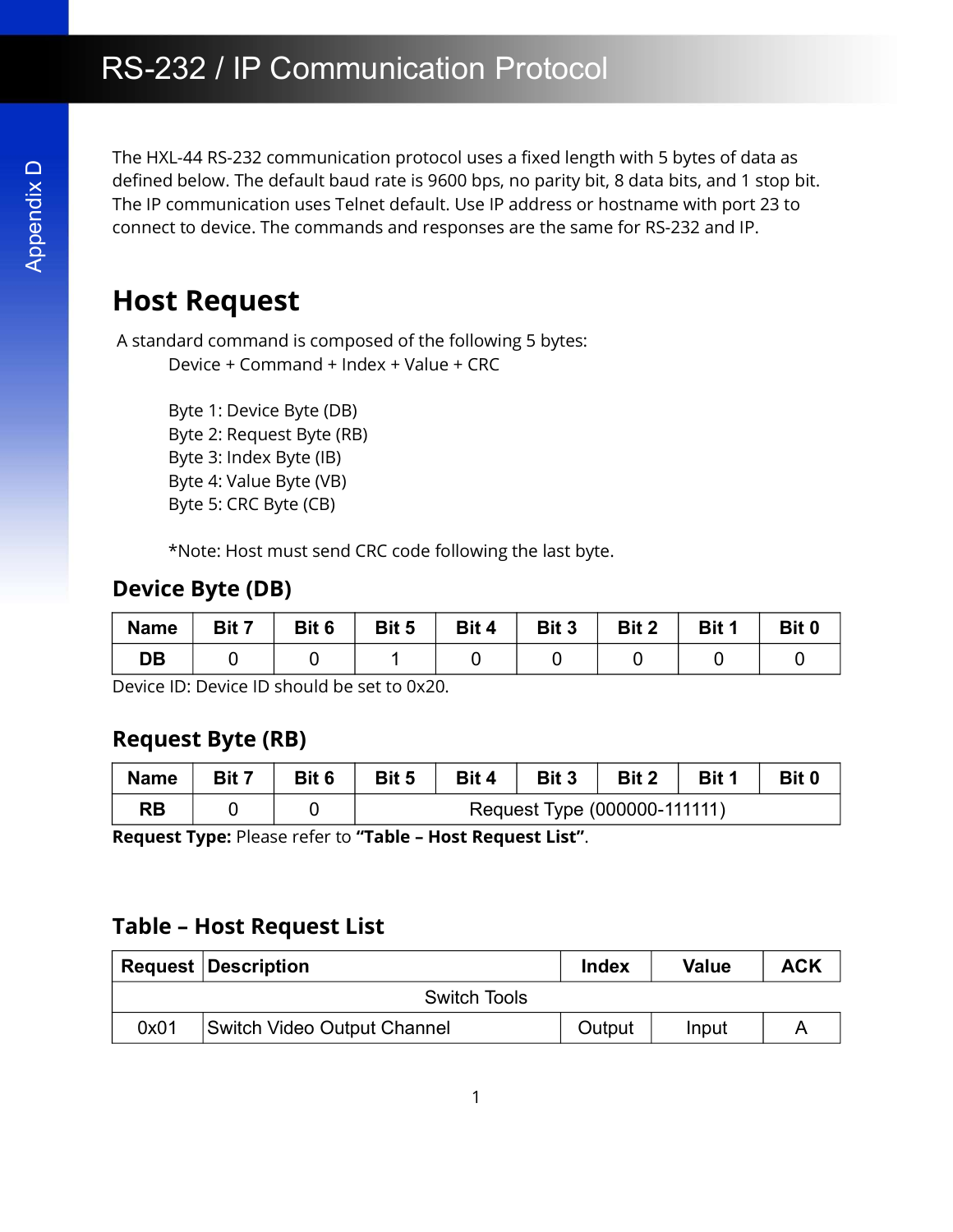# RS-232 / IP Communication Protocol

| 0x03               | <b>Store Video Preset</b>           | 0      | <b>Preset Slot</b> | A |  |  |  |  |
|--------------------|-------------------------------------|--------|--------------------|---|--|--|--|--|
| 0x05               | Recall Video Preset                 | 0      | <b>Preset Slot</b> | A |  |  |  |  |
| 0x07               | <b>Request Video Output Channel</b> | Output | 0                  | B |  |  |  |  |
| <b>Plug Detect</b> |                                     |        |                    |   |  |  |  |  |
| 0x09               | <b>Request Input Plug Status</b>    | Input  | 0                  | B |  |  |  |  |
| 0x0B               | <b>Request Output Plug Status</b>   | Output | 0                  | B |  |  |  |  |
|                    | EDID                                |        |                    |   |  |  |  |  |
| 0x20               | Select Input EDID Type              | 0      | EDID               | Α |  |  |  |  |

# Index Byte (IB)

| <b>Name</b> | Bit 7 | Bit 6 | Bit 5 | Bit 4 | Bit 3 | Bit 2 | Bit 1 | Bit 0 |
|-------------|-------|-------|-------|-------|-------|-------|-------|-------|
| ΙB          |       |       |       | Index |       |       |       |       |

Index: Please refer to "Table – Host Request List" and "Table – Command Index List".

### Table – Command Index List

| <b>Index</b> | Description                              |
|--------------|------------------------------------------|
| Output       | The output that will be selected. (1-4)  |
| Input        | The input that will be selected. $(1-4)$ |

# Value Byte (VB)

| <b>Name</b> | Bit 7 | Bit 6 | Bit 5 | Bit 4 | Bit 3 | Bit 2 | Bit 1 | Bit 0 |
|-------------|-------|-------|-------|-------|-------|-------|-------|-------|
| םו<br>IE    |       |       |       |       | Value |       |       |       |

Value: Please refer to "Table – Host Request List" and "Table – Command Value List".

# Table – Command Value List

| Value | Description                                 |
|-------|---------------------------------------------|
| Input | The input that will be connected. $(1 – 4)$ |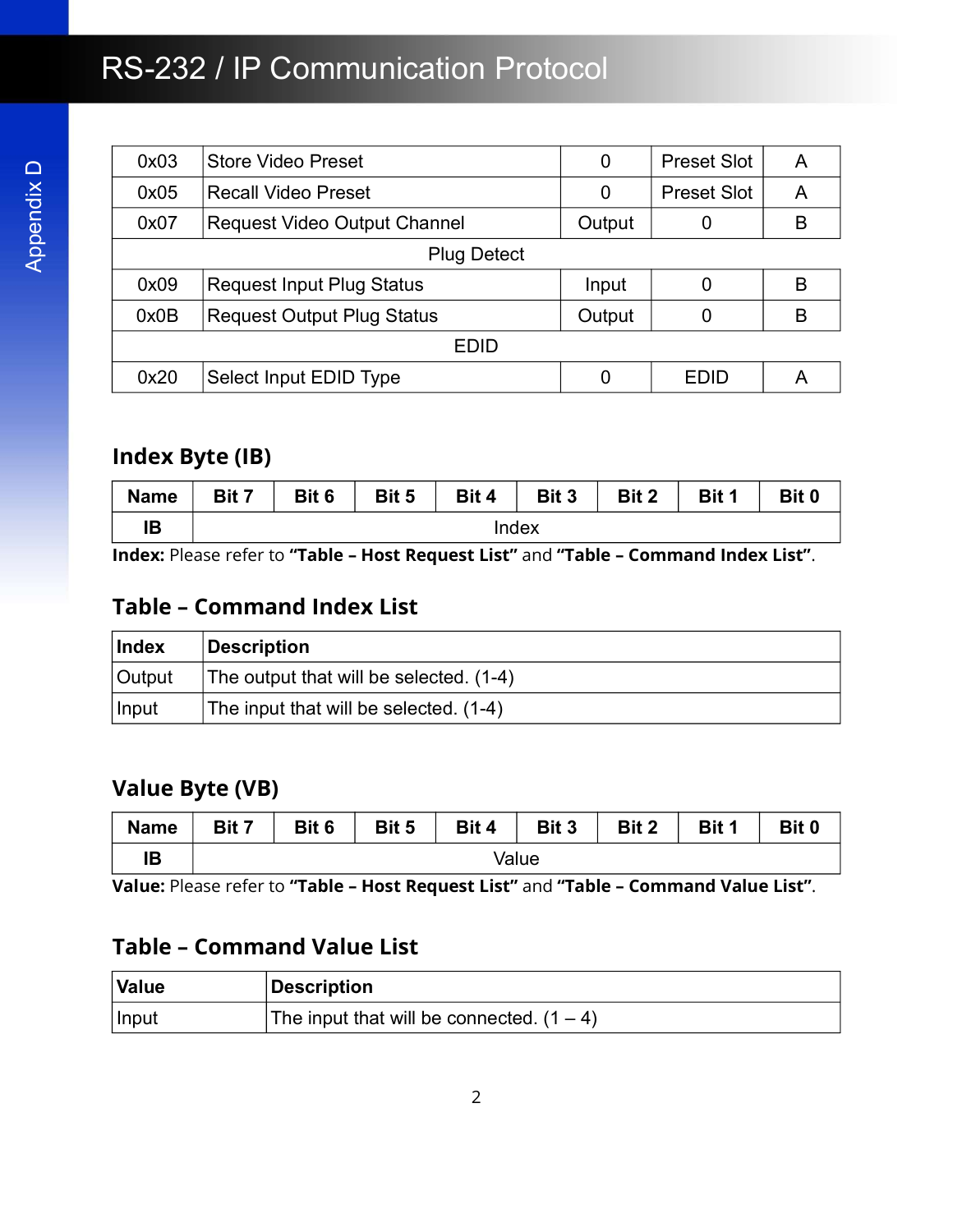# RS-232 / IP Communication Protocol

| Preset Slot | Select the preset slot (1 through 4).                                                                                   |
|-------------|-------------------------------------------------------------------------------------------------------------------------|
| <b>EDID</b> | Select Output EDID or custom EDID file to set to all inputs. Use 1-4<br>for output EDID 1-4 and 5 for custom EDID file. |

# CRC Byte (CB)

| <b>Name</b> | Bit 7 | Bit 6 | Bit 5 | Bit 4                         | Bit 3 | Bit 2 | Bit 1 | Bit 0 |
|-------------|-------|-------|-------|-------------------------------|-------|-------|-------|-------|
| םו          |       |       |       | CRC (cyclic redundancy check) |       |       |       |       |

CRC: Host must send CRC code following last byte.

# Table – CRC Table

|                | 00             | 01             | 02             | 03             | 04        | 05             | 06             | 07             | 08             | 09             | 0A             | 0B             | 0C             | 0D        | 0E             | 0F             |
|----------------|----------------|----------------|----------------|----------------|-----------|----------------|----------------|----------------|----------------|----------------|----------------|----------------|----------------|-----------|----------------|----------------|
| 00             | 00             | 5E             | <b>BC</b>      | E <sub>2</sub> | 61        | 3F             | DD             | 83             | C2             | 9C             | 7Е             | 20             | A <sub>3</sub> | <b>FD</b> | 1F             | 41             |
| 10             | 9D             | C <sub>3</sub> | 21             | 7F             | FC        | A2             | 40             | 1E             | 5F             | 01             | E <sub>3</sub> | <b>BD</b>      | 3E             | 60        | 82             | DC             |
| 20             | 23             | 7D             | 9F             | C1             | 42        | 1 <sup>C</sup> | FE             | A <sub>0</sub> | E1             | ΒF             | 5D             | 03             | 80             | DE        | 3C             | 62             |
| 30             | <b>BE</b>      | E <sub>0</sub> | 02             | 5C             | DF        | 81             | 63             | 3D             | 7C             | 22             | CO             | 9E             | 1D             | 43        | A1             | FF             |
| 40             | 46             | 18             | FA             | A4             | 27        | 79             | 9B             | C <sub>5</sub> | 84             | DA             | 38             | 66             | E <sub>5</sub> | <b>BB</b> | 59             | 07             |
| 50             | DB             | 85             | 67             | 39             | <b>BA</b> | E4             | 06             | 58             | 19             | 47             | A <sub>5</sub> | FB             | 78             | 26        | C4             | <b>9A</b>      |
| 60             | 65             | 3B             | D <sub>9</sub> | 87             | 04        | 5A             | B <sub>8</sub> | E <sub>6</sub> | A7             | F9             | 1B             | 45             | C <sub>6</sub> | 98        | 7A             | 24             |
| 70             | F <sub>8</sub> | A <sub>6</sub> | 44             | 1A             | 99        | C7             | 25             | 7Β             | 3A             | 64             | 86             | D <sub>8</sub> | 5B             | 05        | E7             | B <sub>9</sub> |
| 80             | 8C             | D <sub>2</sub> | 30             | 6E             | ED        | B <sub>3</sub> | 51             | 0F             | 4E             | 10             | F <sub>2</sub> | AC             | 2F             | 71        | 93             | <b>CD</b>      |
| 90             | 11             | 4F             | <b>AD</b>      | F <sub>3</sub> | 70        | 2E             | CC             | 92             | D <sub>3</sub> | 8D             | 6F             | 31             | <b>B2</b>      | EC        | 0E             | 50             |
| A <sub>0</sub> | AF             | F <sub>1</sub> | 13             | 4D             | СE        | 90             | 72             | 2C             | 6D             | 33             | D <sub>1</sub> | 8F             | OC             | 52        | B <sub>0</sub> | EЕ             |
| B <sub>0</sub> | 32             | 6C             | 8E             | D <sub>0</sub> | 53        | 0 <sub>D</sub> | EF             | <b>B1</b>      | F <sub>0</sub> | AE             | 4C             | 12             | 91             | <b>CF</b> | 2D             | 73             |
| C <sub>0</sub> | СA             | 94             | 76             | 28             | AB        | F <sub>5</sub> | 17             | 49             | 08             | 56             | B4             | EA             | 69             | 37        | D <sub>5</sub> | 8B             |
| D <sub>0</sub> | 57             | 09             | EB             | B <sub>5</sub> | 36        | 68             | 8A             | D <sub>4</sub> | 95             | CB             | 29             | 77             | F <sub>4</sub> | AA        | 48             | 16             |
| E <sub>9</sub> | E9             | B7             | 55             | 0B             | 88        | D <sub>6</sub> | 34             | 6A             | 2B             | 75             | 97             | C <sub>9</sub> | 4A             | 14        | F <sub>6</sub> | A <sub>8</sub> |
| F0             | 74             | 2A             | C <sub>8</sub> | 96             | 15        | 4B             | A <sub>9</sub> | F7             | B <sub>6</sub> | E <sub>8</sub> | 0A             | 54             | D7             | 89        | 6B             | 35             |

**Example:** Switch output 6 to input 3.

Byte 1 (DB) is 0x20: Device ID = 0x20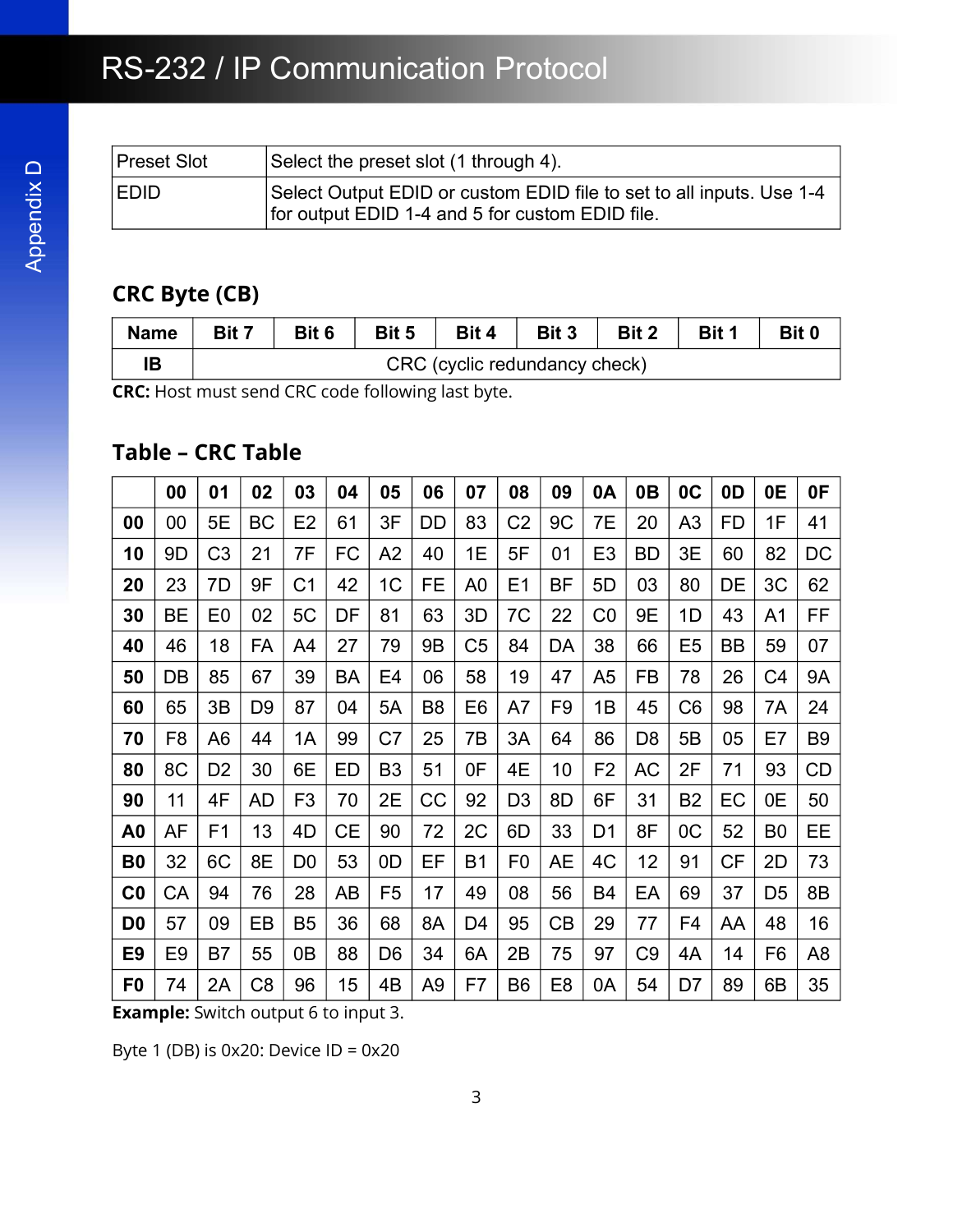# RS-232 / IP Communication Protocol

Byte 2 (RB) is 0x01: Switch Video Output Channel = 0x01 Byte 3 (IB) is  $0x06$ : Output  $6 = 0x06$ Byte 4 (VB) is 0x03: Input 3 = 0x03 Byte 5 (CB) is 0x93: CRC code from Byte 1 to Byte 4.

#### CRC Calculation

**CRC 0** = 0 (initial value) **CRC 1** = CRC\_TABLE[CRC  $0 \wedge$  **Byte 1**] = CRC\_TABLE[0x00  $\wedge$  0x20] = 0x23 **CRC 2** = CRC\_TABLE[CRC 1  $\land$  **Byte 2**] = CRC\_TABLE[0x23  $\land$  0x01] = 0x0F **CRC 3** = CRC\_TABLE[CRC 2  $\land$  **Byte 3**] = CRC\_TABLE[0x9F  $\land$  0x06] = 0x8D **CRC 4** = CRC\_TABLE[CRC 3  $\land$  Byte 4] = CRC\_TABLE[0x8D  $\land$  0x03] = 0x93

# Device ACK Packet

When the device receives supported commands from the host, it will respond with the following ACK types:

#### Table – ACK Type List

| <b>ACK Type</b> | Byte 1 | Byte 2 | Byte 3  | Byte 4   | Last Byte |
|-----------------|--------|--------|---------|----------|-----------|
| A               | AB     |        |         |          | CB        |
| ΙB              | AВ     | LB     | Index 1 | 'Value 1 | CB        |

#### ACK Type A (2 Bytes)

| <b>Name</b>          | Bit 7      | Bit 6 | Bit 5 | Bit 4              | Bit 3 | Bit 2 | Bit 1 | Bit 0 |
|----------------------|------------|-------|-------|--------------------|-------|-------|-------|-------|
| AB                   | <b>ACC</b> |       |       | Device ID $(0x20)$ |       |       |       |       |
| $\mathbf C\mathbf B$ | <b>CRC</b> |       |       |                    |       |       |       |       |

ACC: The devices acknowledge status. Accept or Reject.

1: Command is accepted (ACK).

2: Command is rejected (NAK).